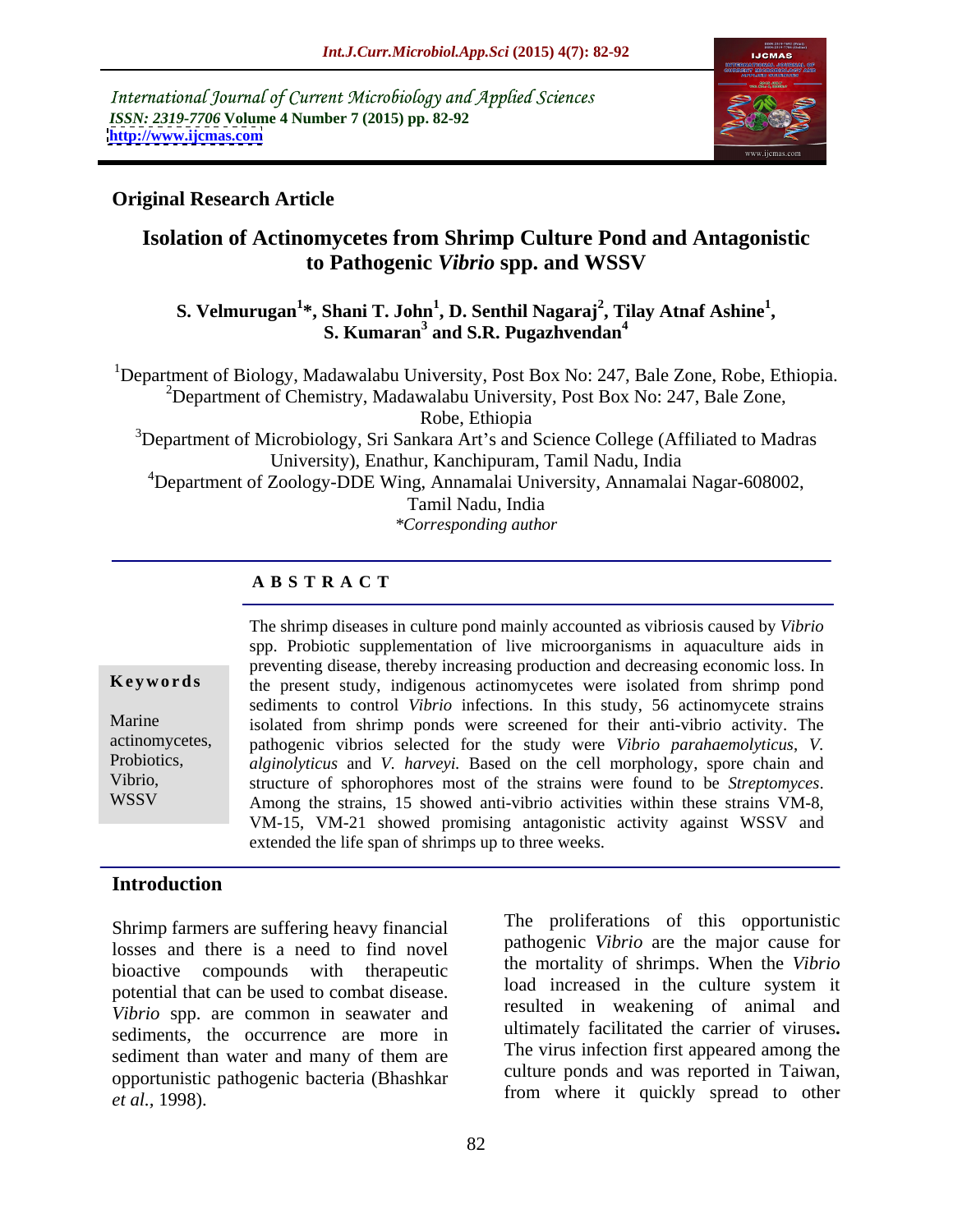shrimp-farming countries in Southeast Asia and to screen the antagonistic (Kimura *et al.,* 1996). Actinomycetes are actinomycetes from the shrimp culture gram-positive organisms with a high G+C ponds and the same was used as probiotics (>55%) content in their DNA. to control the Vibriosis and WSSV in Actinomycetes from marine environs are important sources of novel antibiotics (Okami, 1986). Actinomycetes from marine and coastal ecosystems may provide a rich gene pool containing isolates capable of producing useful metabolites (Goodfellow and Haynes, 1984; Okami, 1986). As Sediment samples were collected from potential probiotic strains in shrimp culture, shrimp culture ponds located in actinomycetes have many following Marakkanam, South east coast of India, advantages: (1) the production of Tamilnadu, Collections of the samples were antimicrobial and antiviral agents (Austin, made at 4 shrimp culture (I, II, III and IV) 1989; Oskay *et al.,* 2004); (2) the ponds, Samples were collected from 2 to 6 degradation of complex biological polymers, cm depth and transported to the laboratory such as starch and protein (Barcina *et al.,* in sterile polythene bags and stored for 1987), lignocellulose, hemicellulose, pectin, keratin, and chitin (Williams *et al.,* 1984) which shows the potential to involve in mineralization and nutrient cycles in the culture ponds and in feed utilization and digestion once getting colonized into the casein agar (SCA) (soluble starch 10 g, host intestine; (3) the competition for case in 0.3 g,  $K_2HPO_4$  2 g,  $KNO_3$  2 g, NaCl 2 nutrients, particularly iron in marine g,  $MgSO_4$  7g,  $H_2O$  0.05 g,  $CaCO_3$  0.02 g, microbes (Kesarcodi *et al.*, 2008); (4) the FeSO<sub>4</sub> 7g, H<sub>2</sub>O 0.01 g, agar 15 g, distilled mostly non-pathogenic to the target animals water to 1 L, pH 7.6) added with filtered in aquaculture (Yang *et al.*, 2007); and (5)  $(0.2-\mu m)$  pore size) nystatin (25  $\mu$ g/l) after the formation heat- and desiccation-<br>sterilization at  $45-50$  °C to inhibit the resistant spores and the retention of viability growth of fungi and nalidixic acid  $(10 \mu g/l)$ during preparation and storage. to inhibit the growth of bacteria One gram

The *Streptomyces* genus is very common in marine environments. Marine  $(0.85\% \text{ w/v NaCl})$ . 100  $\mu$ l of each dilution actinomycetes, especially *Streptomyces*, was plated onto isolation media in triplicate have long been considered chemical Petri dishes. factories for antibiotic production (Okazaki and Okami, 1972; Ellaiah and Reddy, 1987). The inoculated plates were incubated at 35° However, reports are scanty on the C for 7 days. After incubation, application of actinomycetes as probiotics in actinomycetes isolates distinguished from aquaculture. Probiotics are being used other microbial colonies by characteristics extensively in shrimp culture but imported such as tough, leathery colonies which are formulations are costly. There is a need to partially submerged into the agar were find effective and cheaper alternatives. purified by streak plate method and Considering the importance an attempt was

made to screen the antagonistic laboratory culture.

## **Materials and Methods**

## **Sample collection**

shrimp culture ponds located in further study.

## **Isolation of actinomycetes**

Isolation media consisted of the starch samples of dried sediments were diluted  $(10-2$  to  $10-5)$  in sterile saline solution was plated onto isolation media in triplicate Petri dishes.

C for 7 days. After incubation, actinomycetes isolates distinguished from maintained on SCA slant at 4 °C.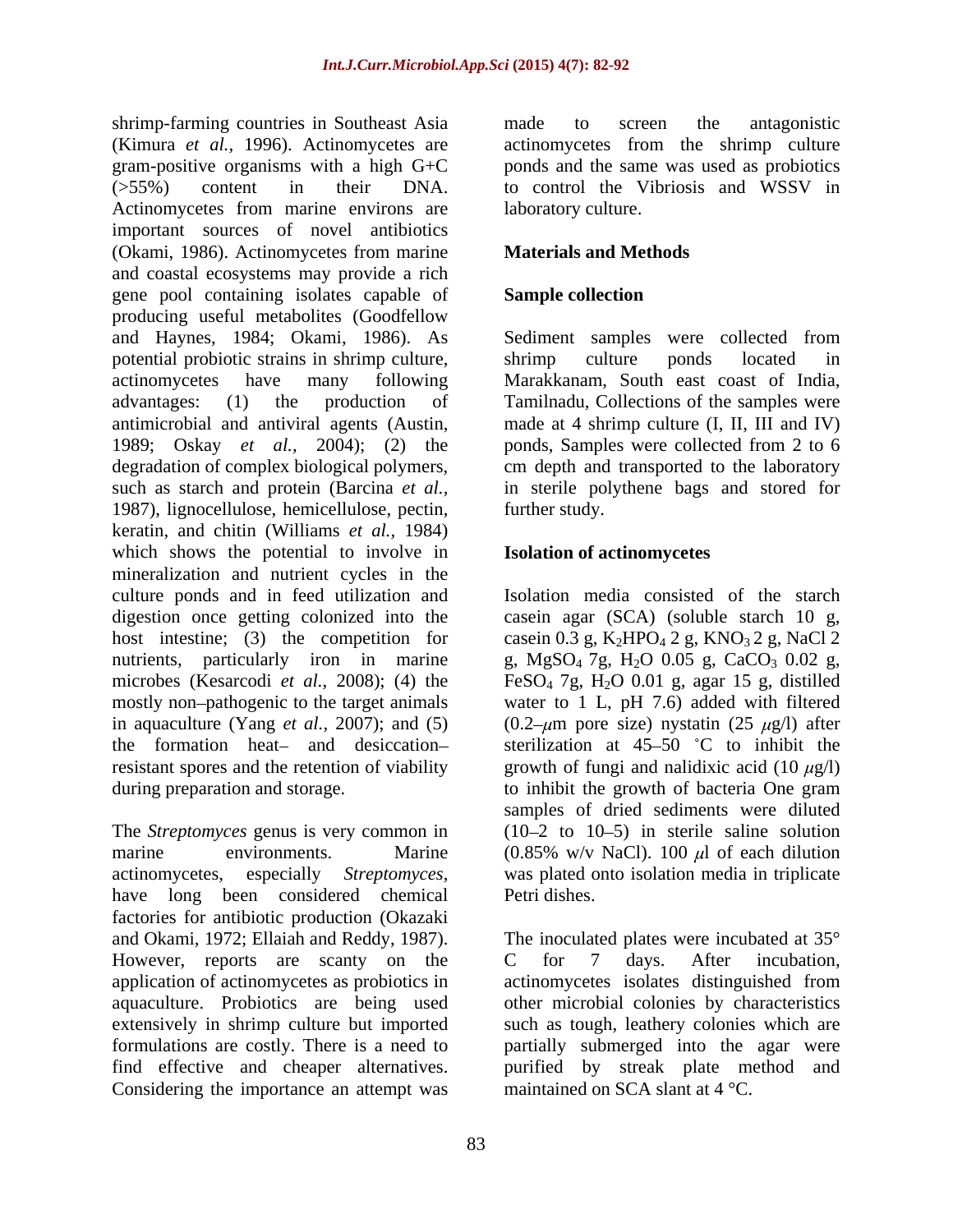# **characterization of pathogenic** *Vibrio* **spp.**

*Vibrio* spp. were isolated from sediment of The activities against pathogenic *Vibrio*  Parangipettai fish landing center, South East strains of actinomycetes isolates were Coast of India by spread plate method on Thiosulphate Citrate Bile Sucrose Agar method. The actinomycetes strains were (TCBS, HiMedia), at 35 ºC for 24 48 hours inoculated on Petri dishes containing 15 ml and kept on Tryptone Soya Agar (TSA, SCA and incubated at 35 °C for 3 days. Becton Dickinson) slants containing 1.5% Then TCBS agar medium (HiMedia) was NaCl. The pathogenicity of *Vibrio* spp. to poured onto the basal layer containing juvenile tiger shrimp (*Penaeus monodon*) was tested by injecting intramuscularly into inoculated in flask containing 50 ml peptone healthy shrimps at the site between the third alkaline (10 g peptone, NaCl 10 g, distilled and fourth abdominal segments (Vera *et al.*, water to 1 L, pH 8.5) at 30 °C for 24 hours. 1992) and maintained in plastic basins Then *Vibrio* spp. was plated onto the top containing sterile brackish water. Shrimp layer, respectively. The inhibition zones inoculated with sterile saline served as were measured after incubation at 35 C for control. Mortalities were recorded up to 48 h 24 hours (You *et al.,* 2005). The

Their phylogenetic characteristics were determined based on the nucleotide sequences of 16S rRNA. DNA extraction of **Effect of competitive interaction against** *Vibrio* spp. was conducted following *Vibrio* sp in culture tank protocol of Sambrook and Russell (2001). PCR reactions were carried out in a final template; 2.5  $\mu$ l buffer taq (10X); 3  $\mu$ l

The amplifications were programmed for an initial denaturation of 5min at 95 ºC, followed by 35 cycles of 1 min at 95 °C, 55 experimental design was completely sec at 58 ºC and 1 min at 72 ºC, and a final GenBank using the BLAST system and

### **Isolation, identification and Activities against** *Vibrio* **spp. of actinomycetes isolates**

post–inoculation. The intervals of the actinomycetes strains with high activities determined using the double- layer agar actinomycete colonies. *Vibrio* strains were against pathogenic *Vibrio* spp. were screened for further studies.

# *Vibrio* **sp in culture tank**

volume of  $25 \mu l$  containing  $0.5 \mu l$  of maximum activity against the pathogenic  $MgCl_2$  (25 mM); 0.625 µl of each dNTP (10 production medium (glycerol  $-$  2.5 g, beef mM); 1.4  $\mu$ l of each primer; and 0.3  $\mu$ l of extract  $-0.5$  g, peptone  $-0.5$  g, yeast extract Taq DNA polymerase  $(5U/\mu l)$ . The bacterial  $-1.0$  g, MgSO<sub>4</sub> 7g,H2O  $-0.05$  g, K2HPO4 16S rRNA targeted primer pair consisting of  $-0.05$  g, CaCO<sub>3</sub> – 0.1 g, sea water – 50 ml,  $341F$  and  $907R$ .  $pH - 7$  to increase the cell density. The extension of 7 min at 72 °C. The 16S rRNA each containing 20 shrimps  $(1\pm 0.3g)$ nucleotide sequences were compared with randomly distributed in tanks of 40 liters available 16S rRNA nucleotide sequences in capacity. The actinomycetes strains were submitted to DDBJ/EMBL/GenBank to get 72 h of exposure a 50% water exchange was respective accession numbers.  $\qquad \qquad \text{carried out. By } 4^{\text{th}} \text{ day of the experiment,}$ The 3 actinomycetes strains which showed *Vibrio* spp was taken and mass cultured in healthy juvenile tiger shrimps (*Penaeus monodon*), collected from the shrimp culture ponds were used for this study. The experimental design was completely randomized with triplicate for each strain, inoculated for three successive days. After Vibrio sp. was inoculated at  $10^6$ CFU/ml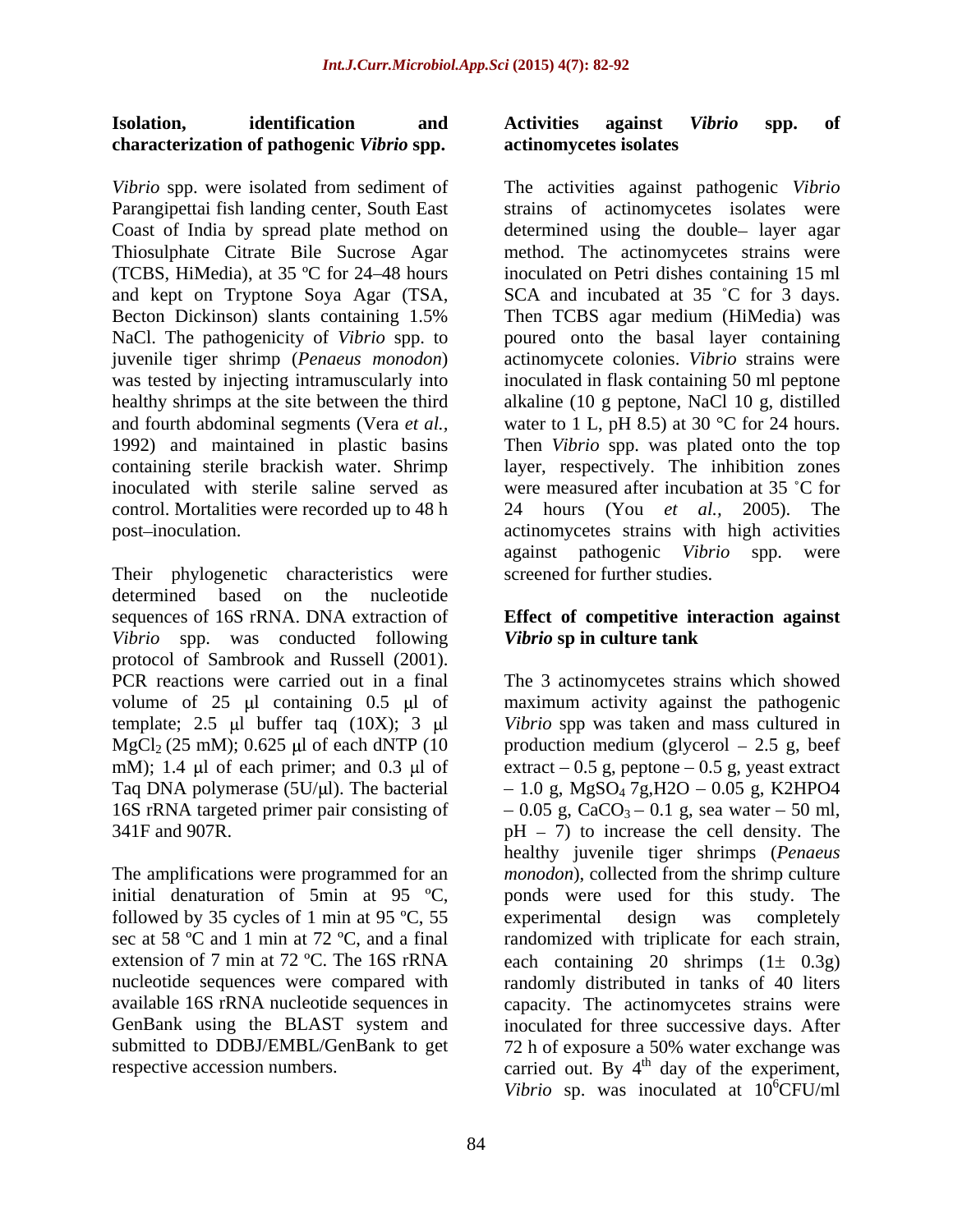concentrations and no water exchange performed for 24 hours. Interaction percentage was evaluated by counting the CFU/g on nutrient agar prepared in

Three actinomycetes strains VM-8, VM-15 leathery appearance in nutrient agar plates and VM-21 respectively were inoculated onto seed medium and then transferred to production medium to increase the cell **Isolation. identification** and density for increased production of bioactive compounds. After 10 days of incubation, the concentrated to 5 ml and incorporated into help of a binder (Bindex gel). Three experimental feeds were prepared with

randomized with triplicate for each used for further studies. experimental feed, the tank containing 20 shrimps  $(1 \pm 0.3g)$  randomly distributed in

The shrimps were fed with their respective experimental diets and control diet. After two weeks, they were challenged with WSSV through oral feeding. The results were observed between commercial pellet diet and experimental diet fed animals, as well as behavior and mortality of JQ307102 and JQ307110 respectively (Fig. experimental reared animals.  $2, 3 \& 4$ .

## **Results and Discussion**

## **Isolation of actinomycetes**

seawater, differentiating strains on In the present study, the total actinomycetes morphological characteristic by Gulliana *et* were recorded  $28 \times 10^3$  g<sup>-1</sup> in sediment. A *al.* (2004). total of 56 strains were screened based on **Activity of actinomycetes against WSSV** were showed white powdery aerial  $g^{-1}$  in sediment. A  $^{-1}$  in sediment. A colony morphology. The selected strains were showed white powdery aerial mycelium and also had the characterized (Fig. 1).

## **Isolation, identification and characterization of pathogenic** *Vibrio* **spp.**

fermentation broth was concentrated in a Based on typical colonial morphology of vacuum evaporator (Speed Vac, Savant, *Vibrio* spp. on TCBS agar after incubating at USA) and 100 ml of the broth was further  $35 °C$ , for 24–48 hours, 11 strains were 10 g of the commercial pellet feed with the landing center samples and coded from V1 selected isolates of actinomycetes and one (*Penaeus monodon*). The severity of control feed without incorporation of pathogenicity depends on strain of *Vibrio*  actinomycetes strains. involved. Strains V3, V8 and V11 were The shrimps were acclimatized to laboratory the infection levels of  $10^6$  and  $10^7$  CFU/g, conditions by feeding commercial pellet respectively. No mortality was observed for feed and the proper aeration The shrimps in the control group and remains. experimental design was completely Therefore, strains V3, V8 and V11 were isolated from sediment of Parangipettai fish to V11. Then they were selected for the pathogenicity to juvenile tiger shrimp found to cause 100% mortality of shrimp at  $^6$  and  $10^7$  CEII/ $\alpha$ and  $10^7$  CFU/g,  $^7$  CFU/g, used for further studies.

tanks of 40 liters capacity. V3, V8 and V11 were identity with the 16S The 16S rRNA nucleotide sequence of strain rRNA nucleotide sequence of *Vibrio alginolyticus, V. parahaemolyticus* and *Vibrio harveyi.* The 16S rRNA nucleotide sequences of strains V3, V8 and V11 determined in this study have been deposited in the DDBJ/EMBL/ GenBank database with the accession numbers JO307104.  $2, 3 \& 4$ ).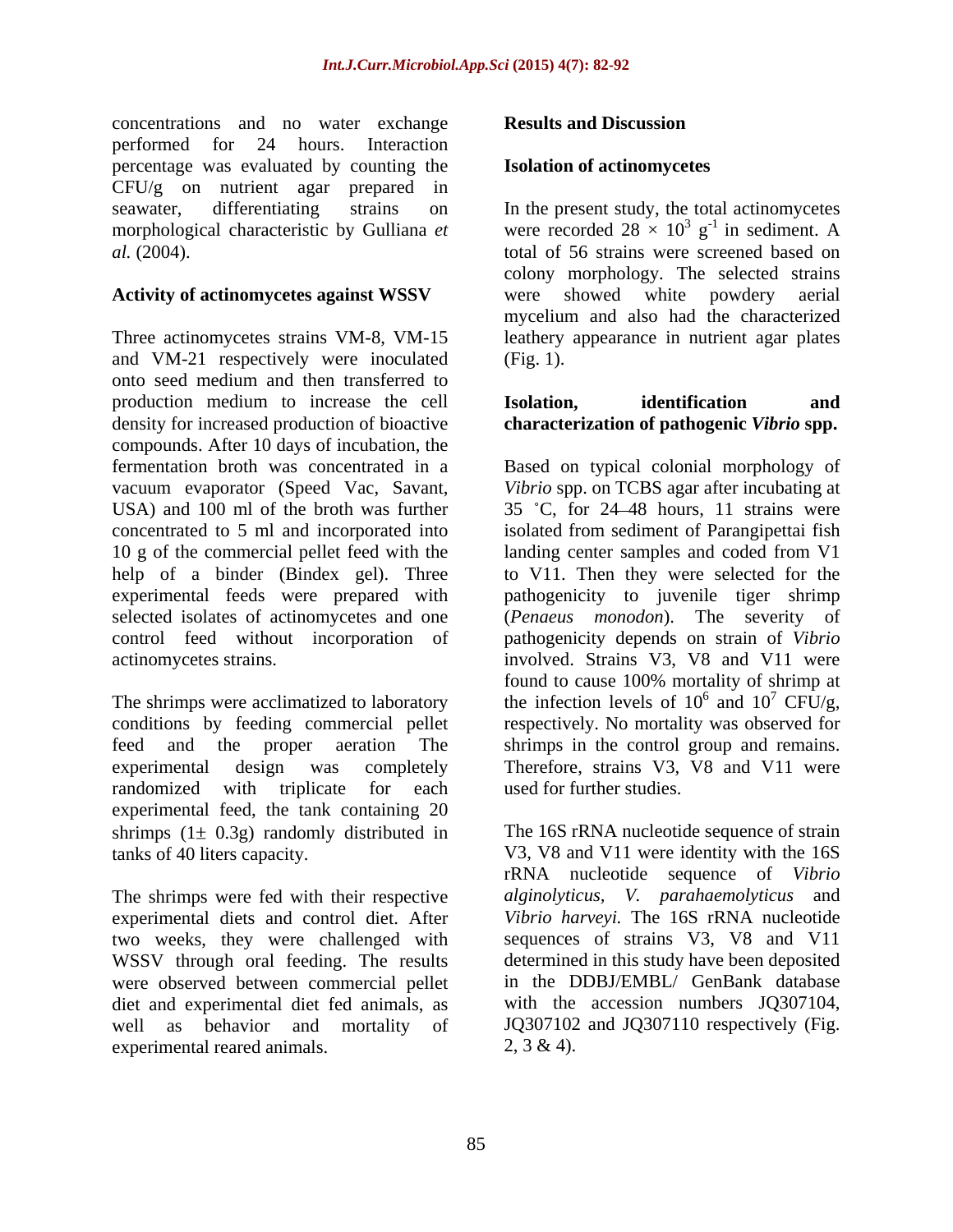showed inhibitory activity against the

tanks. Actinomycetes colonies were isolated sequence was identity with Vibrio

infected shrimp when compared to the control. The survival rate of WSSV affected

In aquaculture systems, total heterotrophic

Antagonistic activity **regions** and even between sites within an Antagonistic activity of 56 actinomycetes density in sediment samples of shrimp pond strains against the pathogenic *Vibrio* was was 28 x 10 <sup>3</sup> CFU/g. In similar studies, tested by double layer methods. The results actinomycete densities in sediment samples revealed that 11 actinomycetes strains from marine ecosystems reached 3.29 x  $10<sup>3</sup>$ pathogenic *Vibrio spp*. Of these strains, (Pichavaram mangrove, Tamilnadu, India; three strains VM-08, VM-15 and VM-21 Sivakumar *et al.,* 2005). It seems that large have been showed the maximum inhibition amounts of actinomycetes are washed from zone and same were taken for further the land into the sea and connected areas competitive inhibition study (Table 1). where only some remain viable. Population **Competitive inhibition** environment is usually more because The competitive interaction against *Vibrio* environments including estuaries, marine spp. by the actinomycetes inoculated in the and coastal waters and sediments (Urakawa test tanks showed the total heterotrophic *et al.,* 2000; Thompson *et al.,* 2004). In the bacteria count was significantly higher in present study 11 strains were isolated from treatment tank compared to the control tank. the sediments, among these strains V3, V8 In contrast, the total *Vibrio* count rose in the and V11 were more pathogenicity to control tank and dropped in the experimental shrimps and their 16SrRNA nucleotide after 22 days from all the experimental tanks *alginolyticus, Vibrio parahaemolyticus* and but not from the control tank (Table 2). *Vibrio harveyi*. Mahalakshmi *et al.* (2011) Actinomycetes supplied with feed. The contribution only 15% contribution in the The feed supplemented with actinomycetes incase higher microbial population due to was increased the survival rate of the WSSV *Vibrio* in the coastal environment of the ecosystem. In the present study, the highest 3 CFU/g (Sahu *et al.,* 2007), 1-4 x 10  $4$  CFU/g density of *Vibrio* sp. in the marine *Vibrios* can occur in a wide range of aquatic sequence was identity with *Vibrio*  reported *Vibrios* contributed 72% and *E. coli* coastal areas of the Uppanar estuary, which Uppanar estuary.

shrimps was increased from 11% to 35% up In the present study 56 strains were isolated to 22 days of infection (with actinomycetes). from the shrimp pond, of these 11 were In control tank (without actinomycetes) the showed strong antibacterial activity against survival rate was very less and also mass *Vibrio* pathogens. The strains, especially mortality was occurred within 3days. VM-08, VM-15 and VM-21 which was very bacteria play a significant role through compounds and as a source of potent mineralization and decomposition of wastes antibiotics for combating diseases in and provide supplementary feed for shrimp cultured shellfish. Similar findings were larvae (Sunilkumar, 1996) whereas *Vibrio*, recorded by Sahu *et al.* (2007), totally 41 the natural microflora of shrimp (Lightner, actinomycetes were isolated, 26 strains 1993), can cause disease and mass mortality. (61%) showed antibacterial activity against Actinomycete populations in estuarine and shrimp pathogens and strain MKS-24 which marine sediments vary in density between was very active against all three pathogens. In the present study 56 strains were isolated active against all three pathogens, should be further investigated to characterize its active recorded by Sahu *et al.* (2007), totally 41 actinomycetes were isolated, 26 strains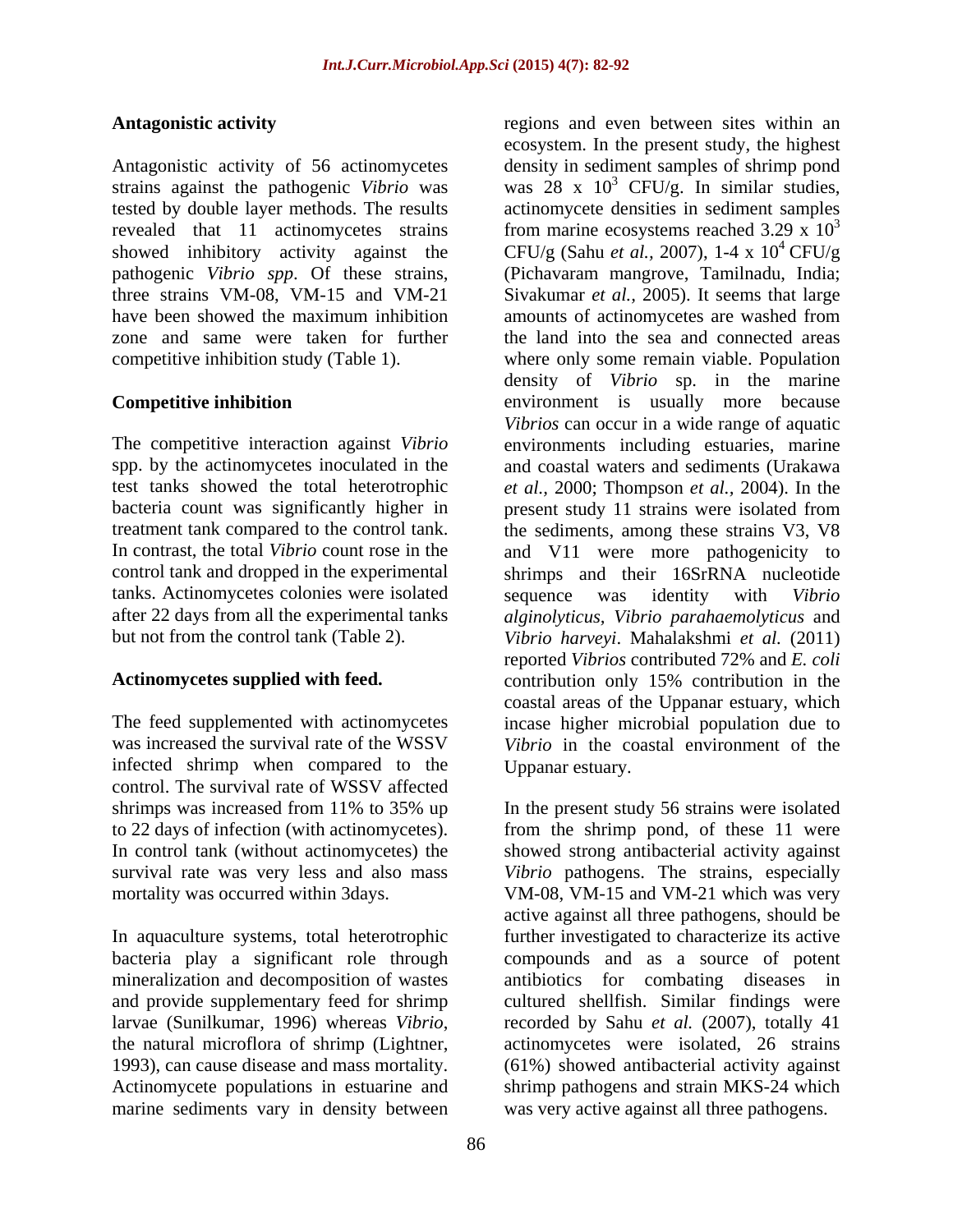|               | Shrimp bacterial pathogens |                  |                |
|---------------|----------------------------|------------------|----------------|
| Actinomycetes | Vibrio alginolyticus       | Vibrio           | Vibrio harveyi |
|               |                            | parahaemolyticus |                |
| $VM-03$       |                            |                  |                |
| <b>VM-08</b>  |                            | 14               |                |
| $VM-11$       | 10                         |                  |                |
| $VM-14$       |                            |                  |                |
| $VM-15$       |                            |                  |                |
| $VM-21$       | 15                         | 16               |                |
| $VM-28$       |                            |                  |                |
| $VM-31$       |                            |                  |                |
| $VM-37$       |                            | 10               |                |
| $VM-42$       |                            |                  |                |
| VM-49         |                            |                  |                |

Table.1 Antagonistic activity (inhibition zone in mm) of eleven strains of actinomycetes against Vibrio pathogens *Vibrio* pathogens

**Table.2** Total Heterotrophic Bacteria and *Vibrio* (TVC) count in control and Experimental tanks

| Microbial load        | Control Tank (No | Experimental (With |
|-----------------------|------------------|--------------------|
|                       | actinomycetes)   | actinomycetes)     |
| Initial THB $X$ $103$ |                  |                    |
| Final THB $X$ $10^3$  |                  |                    |
| Initial TVC           |                  |                    |
| Final TVC             | 7vv              |                    |

**Fig.1** Total *Actinomycetes* population in shrimp culture pond

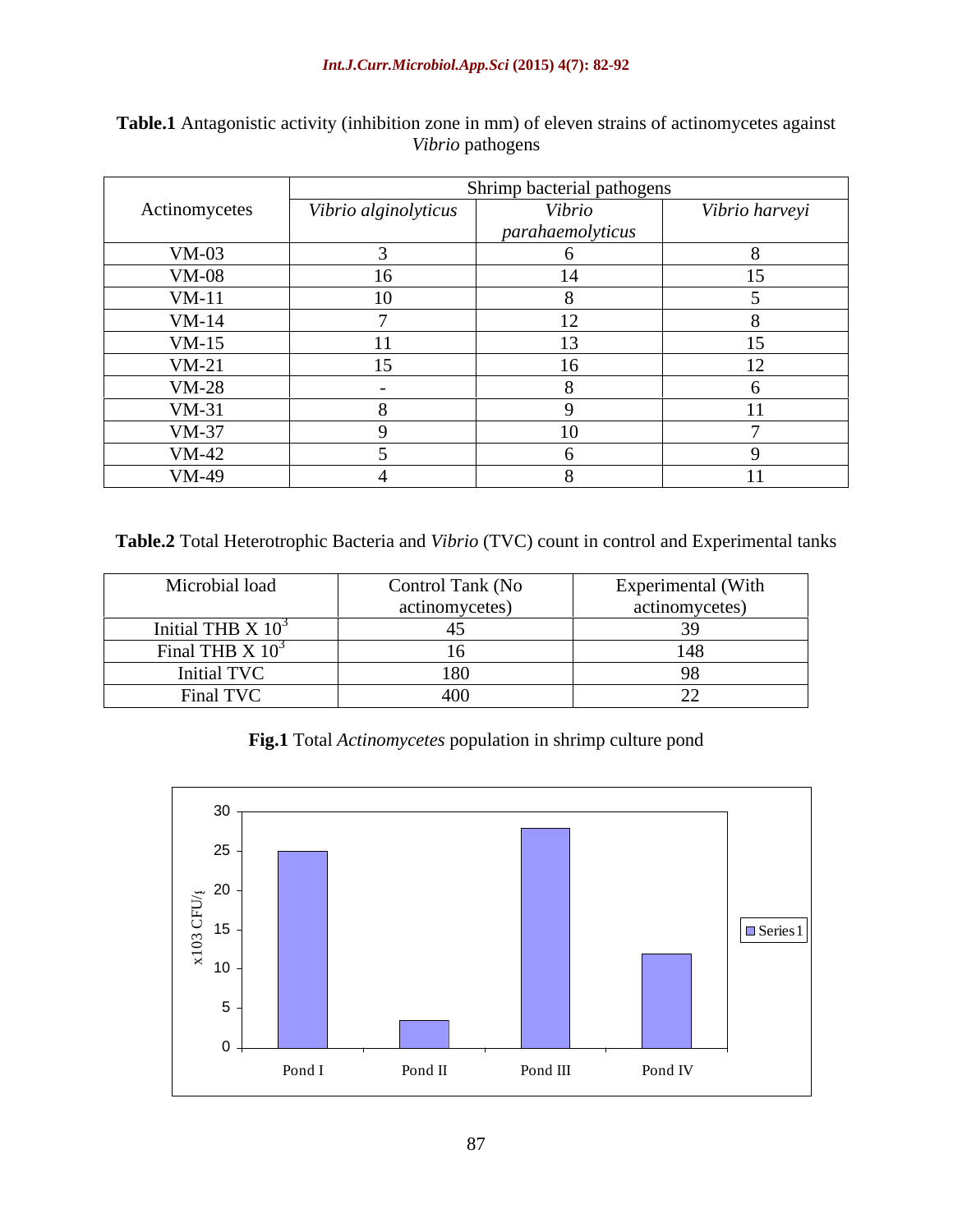## **Fig.2**The strain V3 *Vibrio alginolyticus* 16S ribosomal RNA gene JQ307104

1 gggggggcag gcctaacaca tgcaagtcga ggggaaacga gttatctgaa ccttcgggga 61 acgataacgg ggtcgagggg gggacgggtg agtaatgcct aggaaattgc cctgatgtgg 121 gggataacca ttggaaacga tggctaatac cgcatgatgc ctacgggcca aagaggggga 181 ccttcgggcc tctcgggtca ggatatgcct aggtgggatt agctagttgg tgaggtaagg 241 gctcaccaag gggacgatcc ctagctggtc tgagaggatg atcagccaca ctggaactga 301 gacacggtcc agactcctac gggaggcagc agtggggaat attgcacaat gggggcaagc 361 ctgatgcagc catgccgggt gtgtgaagaa ggccttcggg ttgtaaagca ctttcagtcg 421 tgaggaaggt agtgttgtta atagccgcat tacttgacgt tagggacaga agaagcaccg 481 gctaactccg tgccagcagc cggggtaata cggagggtgg gagggttaat cggaattact 541 gggggtaaag ggcatgcagg tggtttgtta agtcagatgt gaaagcccgg ggctcaacct 601 cggaatagca tttgaaactg gcagactaga gtactgtaga ggggggtaga atttcaggtg 661 taggggtgaa atgggtagag atctgaagga ataccggtgg ggaagggggc cccctggaca 721 gatactgaca ctcagatggg aaagggtggg gagcaaacag gattagatac cctggtagtc 781 cacgccgtaa acgatgtcta cttggaggtt gtggccttga gccgtggctt tcggagctaa 841 cgggttaagt agaccgcctg gggagtacgg tcgcaagatt aaaactcaaa tgaattgacg 901 ggggcccgca caaggggtgg agcatgtggt ttaattcgat gcaacgggaa gaaccttacc 961 tactcttgac atccagagaa ctttccagag atggattggt gccttcggga actctgagac 1021 aggtgctgca tggctgtcgt cagctcgtgt tgtgaaatgt tgggttaagt cccgcaacga 1081 gggcaaccct tatccttgtt tgccagggag taatgtcggg aactccaggg agactgccgg 1141 tgataaaccg gaggaaggtg gggacgacgt caagtcatca tggcccttac gagtagggct 1201 acacacgtgc tacaatgggg catacagagg ggggccaact tgggaaagtg agcgaatccc 1261 aaaaagtggg tcgtagtccg gattggagtc tgcaactcga ctccatgaag tcggaatcgc 1321 tagtaatcgt ggatcagaat gccacggtga atacgttccc gggccttgta cacaccgccc 1381 gtcacaccat gggagtgggc tgcaaaagaa gtaggtagtt taaccttcgg ggggacgctt 1441 accactttgt ggttcatgac tggggtgaaa aa

## **Fig.3** The strain V8 *Vibrio parahaemolyticus* 16S ribosomal RNA gene JQ307102

```
1 catggctcag attgaacgct ggcggcaggc ctaacacatg caagtcgagc ggaaacgagt
61 taactgaacc ttcgggggac gataacggcg tcgagcggcg gacgggtgag taatgcctag
121 gaaattgccc tgatgtgggg gataaccatt ggaaacgatg gctaataccg catgatgcct
181 acgggccaaa gagggggacc ttcgggcctt tcgcgtcagg atatgcctag gtgggattag
241 ctagttggtg aggtaagggc tcaccaaggc gacgatccct agctggtttg agaggatgat
301 cagccacact ggaactgaga cacggtccag actcctacgg gaggcagcag tggggaatat
361 tgcacaatgg gcgcaagcct gatgcagcca tgccgcgtgt gtgaagaagg ccttcgggtt
421 gtaaagcact ttcagtcgtg aggaaggtag tgtagttaat agctgcatta tttgacgtta
481 gcgacagaag aagcaccggc taactccgtg ccagcagccg cggtaatacg gagggtgcga
541 gcgttaatcg gaattactgg gcgtaaagcg catgcaggtg gtttgttaag tcagatgtga
601 aagcccgggg ctcaacctcg gaattgcatt tgaaactggc aggctagagt actgtagagg
661 ggggtagaat ttcaggtgta gcggtgaaat gcgtagagat ttgaaggaat accggtggcg
721 aaggcggccc cctggacaga tactgacact cagatgcgaa agcgtgggga gcaaacagga
781 ttagataccc tggtagtcca cgccgtaaac gatgtttact tggaggttgt ggccttgagc
841 cgtggctttc ggagctaacg cgttaagtag accgcctggg gagtacggtc gcaagattaa
901 aactcaaatg aattgacggg ggcccgcaca agcggtggag catgtggttt aattcgatgc
961 aacgcgaaga accttaccta cttttgacat ccagagaact ttccagagat ggattggtgc
1021 cttcgggaac tttgagacag gtgctgcatg gctgtcgtca gctcgtgttg tgaaatgttg
1081 ggttaagtcc cgcaacgagc gcaaccctta tccttgtttg ccagcgagta atgtcgggaa
1141 ctccagggag actgccggtg ataaaccgga ggaaggtggg gacgacgtca agtcatcatg
1201 gcccttacga gtagggctac acacgtgcta caatggcgca tacagagggc ggccaacttg
1261 cgaaagtgag cgaatcccaa aaagtgcgtc gtagtccgga ttggagtttg caactcgact
1321 ccatgaagtc ggaatcgcta gtaatcgtgg atcagaatgc cacggtgaat acgttcccgg
1381 gccttgtaca caccgcccgt cacaccatgg gagtgggctg caaaagaagt aggtagttta
1441 accttcgggg ggacgcttac cactttgtgg ttcaaaaaaa aaaa
```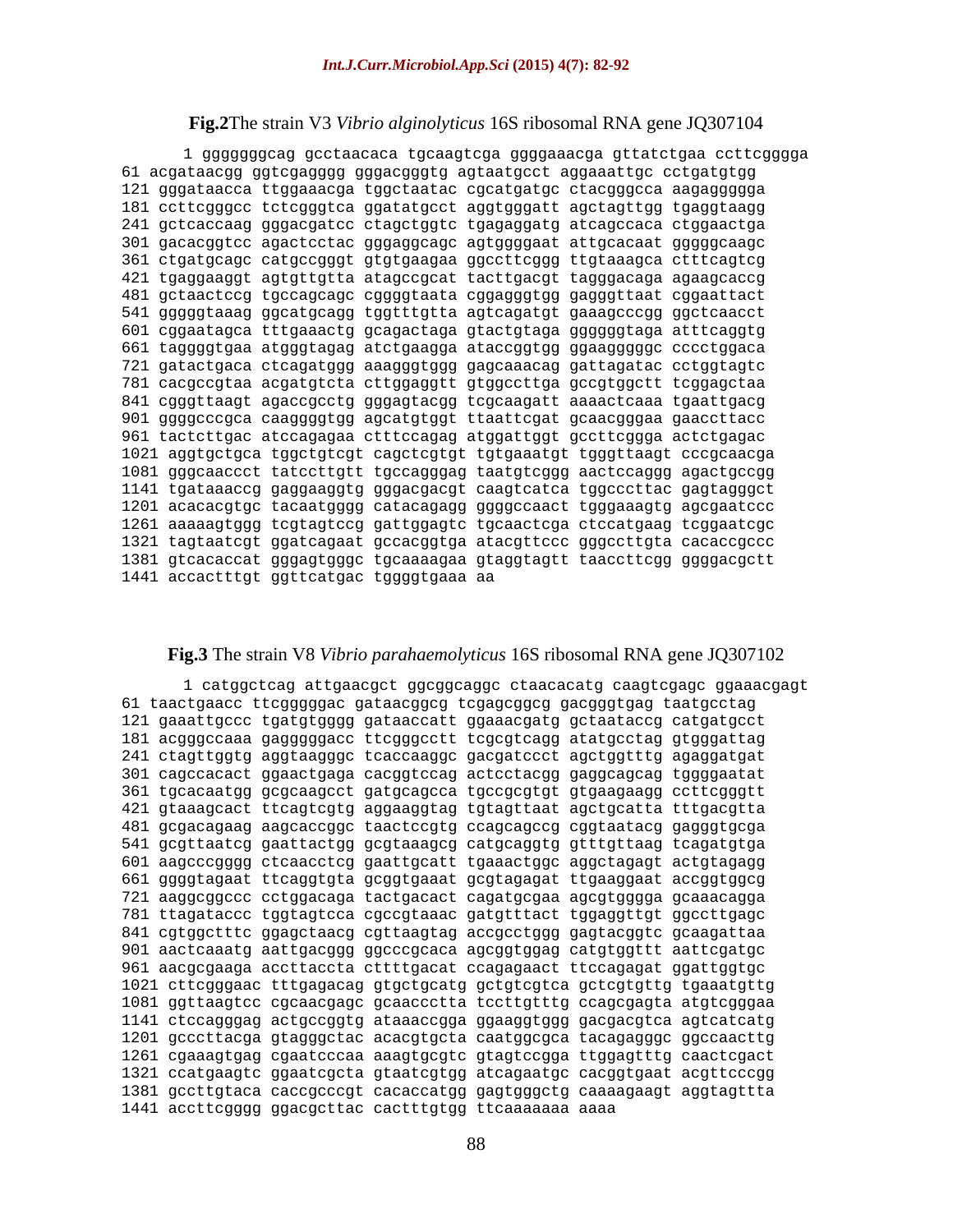## **Fig.4** The strain V11 *Vibrio harveyi* 16S ribosomal RNA gene JQ307110

1 aaaaaacgct ggcggcaggc ctaacacatg caagtcgagc ggaaacgagt tatctgaacc 61 ttcggggaac gaaaacggcg tcgagcggcg gacgggtgag taatgcctag gaaattgccc 121 tgatgtgggg gaaaaccatt ggaaacgatg gctaataccg caaaatacct tcgggtcaaa 181 gagggggacc ttcgggcctc tcgcgtcagg atatgcctag gtgggattag ctagttggtg 241 aggtaatggc tcaccaaggc gacgatccct agctggtctg agaggatgat cagccacact 301 ggaactgaga cacggtccag actcctacgg gaggcagcag tggggaatat tgcacaatgg 361 gcgcaagcct gatgcagcca tgccgcgtgt gtgaagaagg ccttcgggtt gtaaagcact 421 ttcagtcgtg aggaaggtag tgtagttaat agctgcatta tttgacgtta gcgacagaag 481 aagcaccggc taactccgtg ccagcagccg cggtaatacg gagggtgcga gcgttaatcg 541 gaattactgg gcgtaaagcg catgcaggtg gtttgttaag tcagatgtga aagcccgggg 601 ctcaacctcg gaatagcatt tgaaactggc agactagagt actgtagagg ggggtagaat 661 ttcaggtgta gcggtgaaat gcgtagagat ctgaaggaat accggtggcg aaggcggccc 721 cctggacaga tactgacact cagatgcgaa agcgtgggga gcaaacagga ttagataccc 781 tggtagtcca ccccgtaaac gatgtctact tggaggttgt ggccttgagc cgtggctttc 841 ggagctaacg cgttaagtag accccctggg gagtacggtc gcaagattaa aactcaaatg 901 aattgacggg ggcccgcaca agcggtggag catgtggttt aattcgatgc aacgcgaaga 961 accttaccta ctcttgacat ccagagaact ttccagagat ggattggtgc cttcgggaac 1021 tctgagacag gtgctgcatg gctgtcgtca gctcgtgttg tgaaatgttg ggttaagtcc 1081 cgcaacgagc gcaaccctta tccttgtttg ccagcacttc gggtgggaac tccagggaga 1141 ctgccggtga aaaaccggag gaaggtgggg acgacgtcaa gtcatcatgg cccttacgag 1201 tagggctaca cacgtgctac aatggcgcat acagagggcc cccaacttgc gagagtgagc 1261 gaatcccaaa aagtgcgtcg tagtccggat cggagtctgc aactcgactc cgtgaagtcg 1321 gaatcgctag taatcgtgga tcagaatgcc acggtgaata cgttcccggg ccttgtacac 1381 accccccgtc acaccatggg agtgggctgc aaaagaagta ggtagtttaa ccttcgggag 1441 gacgcttacc actttgtggt tcatgactgg

So far, few active compounds isolated from *al.,* 2001; and Pugazhvendan *et al.,* 2010) marine actinomycetes are known to act as a reported the same trends in total

incorporated with the feed increase the THB population and lower the *Vibrio* count, perhaps due to antagonism of *Streptomyces*  sp. towards *Vibrio* spp. Das *et al.* (2006) reported the *Vibrio* count decreased as the Flegel (2001) reviewed the response of *Streptomyces* cell concentration increased. shrimps to viral pathogens and suggested The marine *Streptomyces* can produce that their defence system can be stimulated antibiotics *in vitro* which inhibit the growth for a limited length of time, which is often of the human pathogenic *Vibrio cholerae* much shorter than that in vertebrates. In the (Balagurunathan, 1992; Siva Kumar, 2001) present study control WSSV infected and the finfish and shellfish pathogen *Vibrio*  animals was lost their life within three days, spp. (Moriarty, 1998; Dhevendaran and Annie, 1999; Prabhu *et al.,* 1999; Dalmin *et* 

potential antibiotics with broad spectral heterotrophic bacteria and *Vibrio* when a activity (Balagurunathan, 1992). Sujatha *et*  bacterial probiont was applied in shrimp *al.* (2005) isolated the antagonistic culture ponds. Reports on controlling *Vibrio*  actinomycetes from the Bay of Bengal, and in aquaculture by applying actinomycetes found that promising activity against multi- are meager. The present study it is drug resistant pathogens. postulated that marine *Streptomyces* may In the present study actinomycetes pathogenic *Vibrio* in the culture system. reported the same trends in total produce antibiotics that prevent the shrimp Thus, the actinomycetes cells applied to the feed reached the intestine of the animals and improved their health.

> but actinomycetes supplemented WSSV infected animal was extended their life time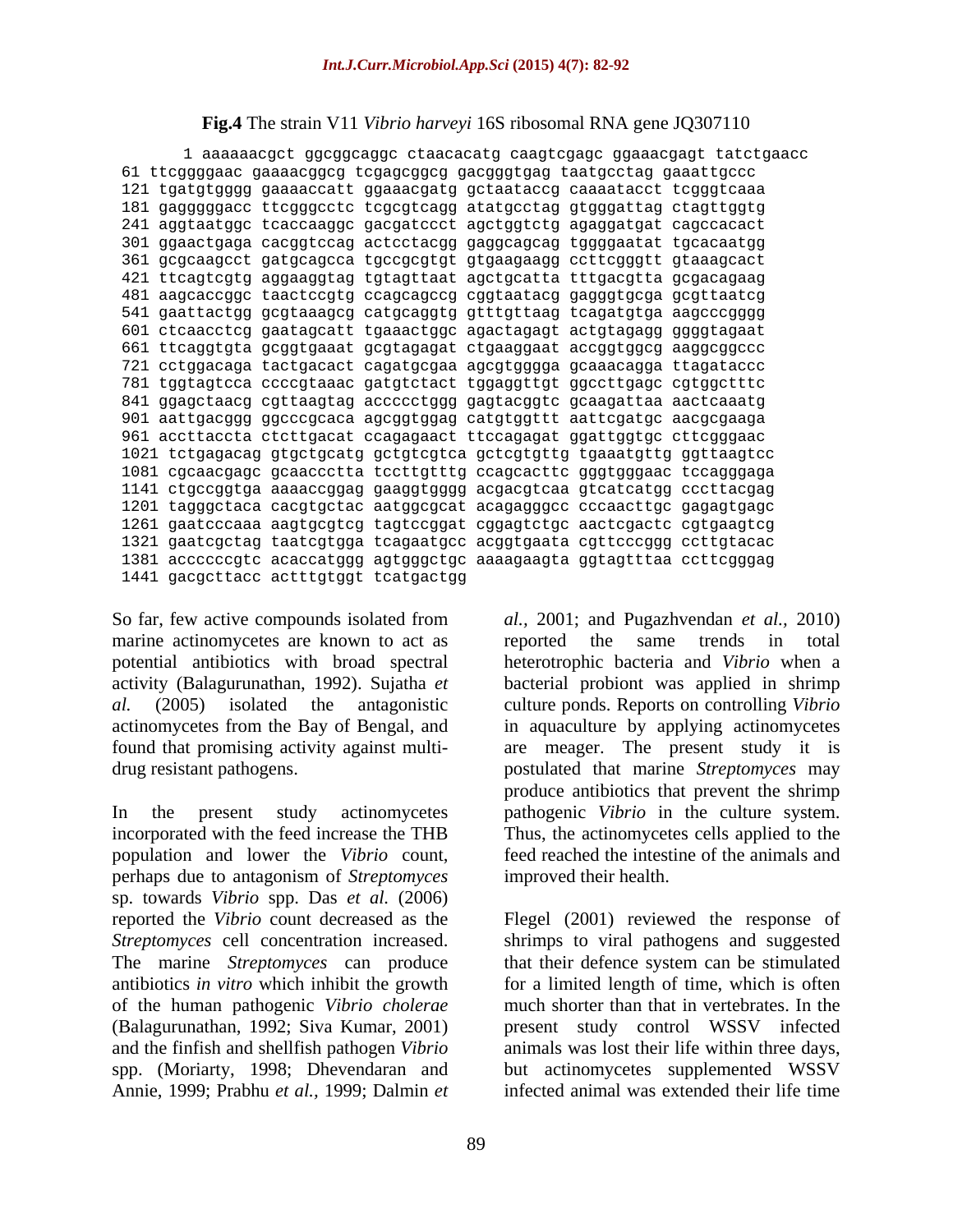maximum up to 22 days. Kumar *et al.,* (2006) studied the actinomycetes were 85–91. available as feed additives to the post-larvae Bhashkar, N., Setty, T.M.R., Mondal, of the black tiger shrimp *Penaeus monodon* for two weeks and challenged with WSSV, the post challenge survival showed bacteria of public health significance variations from 11 to 83%. All the previous studies indicated that bioactive compounds produced by the actinomycetes function as  $519$ . antiviral antibiotics. Das *et al.* (2006) Dalmin, G., Kathiresan, K., Purushothaman, reported a preliminary study on the effect of probiotic supplementation of *Streptomyces*  on the growth and aids in preventing disease of black tiger shrimp, *Penaeus monodon*  (Fabricius). You *et al.* (2007) recommended Das, S., Lyla, P.S., Khan, S.A. 2006 the use of actinomycetes to prevent the disease caused by *Vibrio* spp. The results obtained in the present study are in good agreement with these findings. Thus, it leads to the obvious conclusion that isolates of Dhevendaran, K., Annie, K. 1999. actinomycetes in the culture broth may have produced bioactive compounds that possess of *Streptomycetes* isolated from fish, potent the feds, lowered WSSV infection in shrimps. Isolation of these compounds and their characterization are essential to further the findings of this study, which would lead to the possibility of developing antiviral agent against white spot disease in shrimps and vibriosis. *Indian J. Mar. Sci.,* 16: 134 135.

- Austin, B. 1989. Novel pharmaceutical
- Balagurunathan, R. 1992. Antagonistic Aquacultu<br>Actinomycetes from Indian shallow 190–214. Actinomycetes from Indian shallow 190–214. sea sediments with reference to  $\alpha$   $\beta$ unsaturated  $\gamma$ -lactone type of antibiotic Action<br>from *Streptomyces griseobrunneus* (P<sub>rim</sub> In: 33). Ph.D. thesis, Annamalai Univ.,
- Barcina, I., Iriberri, J., Egea, L. 1987. Enumeration, isolation and some actinomycetes from sea water and

sediment. *Syst. Appl. Microbiol.,* 10:  $85 - 91.$ 

- S.M.A., Raju, C.V., Raghunath, B.S., Anantha, C.S. 1998. Prevalence of in the cultured shrimp (*Penaeus monodon*). *Food Microbiol.,* 15: 511 519.
- A. 2001. Effect of probiotics on bacterial population and health status of shrimp in culture pond ecosystem. *Indian J. Exp. Biol., 39: 939-942.*
- Application of *Streptomyces* as a probiotic in the laboratory culture of *Penaeus monodon* (Fabricius). *Isr. J. Aquac. Bamidgeh.,* 58: 198-204
- Dhevendaran, K., Annie, K.1999. Antibiotic and L-asparaginase activity of *Streptomycetes* isolated from fish, shellfish and sediment of Veli estuarine lake along Kerala coast. *Indian J. Mar. Sci., 28: 335-337.*
- Ellaiah, P., Reddy, A.P.C. 1987. Isolation of actinomycetes from marine sediments off Visakhapatnam, east coast of India.
- **References** viral pathogens. In: Browdy, C.L and compounds from marine bacteria. *J. Appl. Bacteriol.,* 67(5): 461–470. **Aquaculture.** Orlando. World Flegel, T.W. 2001. The shrimp response to Jory, D.E. (Eds.). The new wave. Proceedings of the special session on sustainable shrimp aquaculture, World Aquaculture. Orlando. World Aquaculture Society, Boca Raton. Pp. 190–214.
	- from *Streptomyces griseobrunneus* (P-<br> **11.** Ortiz-Ortiz, L. Bojalil, L.F.<br> **12.** Yakoleff, V. (Eds.). Biological, India. biochemical and biomedical aspects of Goodfellow, M., Haynes, J.A. 1984. Actinomycetes in marine sediments. In: Ortiz-Ortiz, L. Bojalil, L.F. Yakoleff, V. (Eds.). Biological, actinomycetes*.* Academic Press, Inc., Orlando, FL, USA. Pp. 453-472.
	- physiological properties of Gullian, M., Thompson, F., Rodiriguez, J. 2004. Selection of probiotic bacteria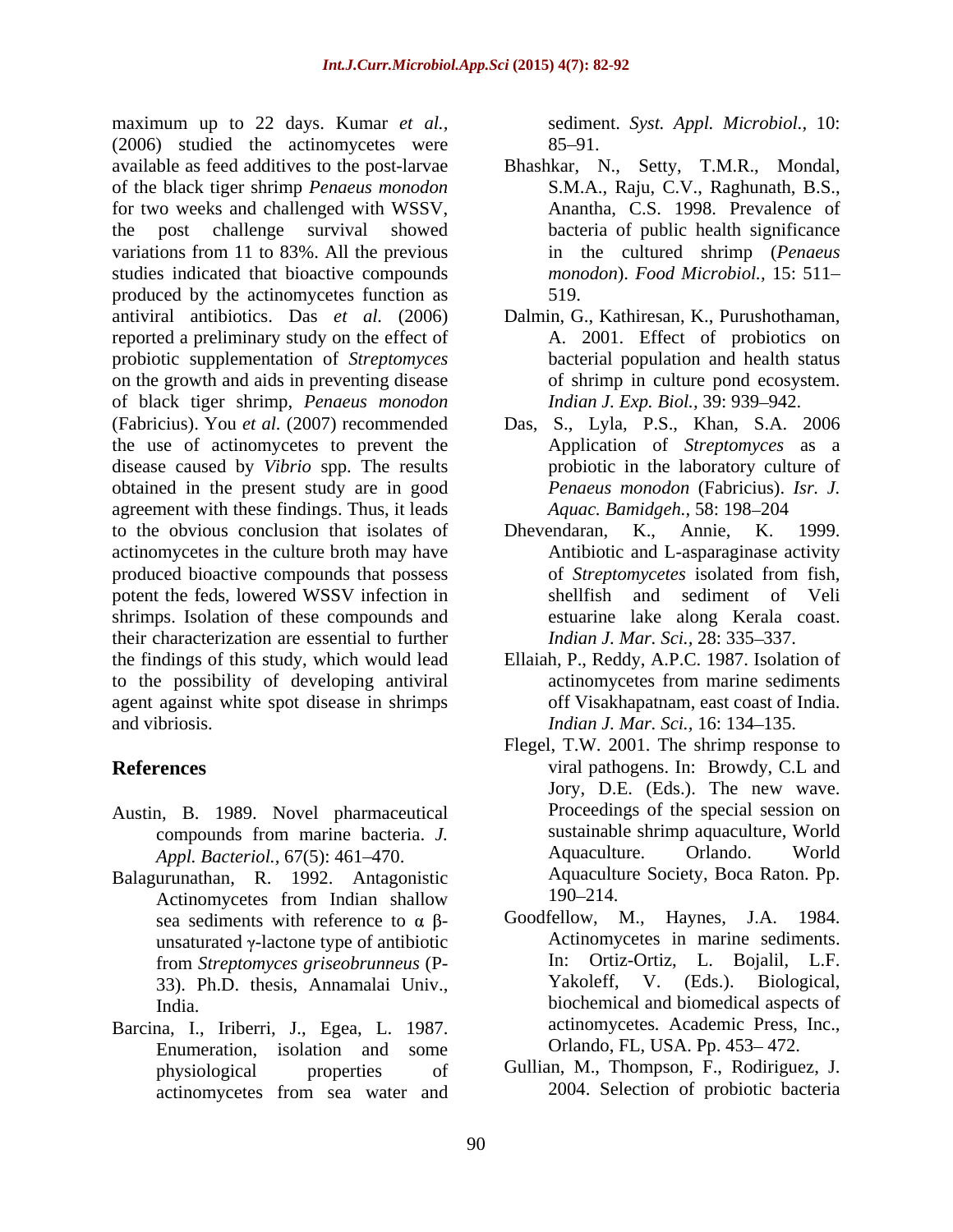and study of their immunostimulatory effect in *Penaeus vannamei.* 

- Gulliana, M., Thompsonb, F., Rodriguezc, J.
- Kesarcodi, W.A., Kaspar, H., Lategan, M.J., mechanisms of action and screening
- Kimura, I., Yamano, K., Nakano, H., Momoyama, K., Hiraoka, M., Inouye.
- 
- Lightner, D.V. 1993. Diseases of cultured penaeid shrimp. In: J.P. McVey (Ed.).
- Mahalakshmi, M., Srinivasan, M., Murugan, M., Balakrishnan, S., Devanathan, K.<br>2011. Isolation and identification of cuddalore fishing harbour after the
- Moriarty, D.J.W. 1998. Control of luminous *Vibrio* species in penaeid aquaculture ponds. *Aquaculture*, 164: 351-358.
- 
- Actinomycetes in Sagami Bay and

their antibiotic substances. *J. Antibiot.,* 25: 461 466.

- Aquaculture, 233: 1–14. **Canadian Company, M., Tamer, A.U., Azeri, C. 2004.** Canadian Company, C. 2004. 2004. Selection of probiotic bacteria actinomycetes isolated from farming and study of their immunostimulatory soilsof Turkey. *Afr. J. Biotechnol.,* effect in Penaeus vannamei. 3(9): 441–446 Antibacterial activity of some actinomycetes isolated from farming 3(9): 441 446
- Aquaculture, 233: 1–14. Prabhu, N.M., Nazar, A.R., Rajagopal, S., Gibson, L. 2008. Probiotics in probiotics in water quality aquaculture: The need, principles and management during shrimp culture. *J.*  Ajmal Khan, S. 1999. Use of probiotics in water quality *Aquacult. Trop., 14: 227-236.*
- processes. *Aquaculture*, 274(1): 1–14. Pugazhvendan, S.R., Kumaran, S., 1996. Detection of penaeid rod-shaped pathogens by antagonistic marine DNA virus (PRDV) by PCR. *Fish*  Actinomycetes. *Eur. J. Appl. Sci., Pathol.*, 31: 93–98. 2(2): 41–43. Pugazhvendan, S.R., Kumaran, S., Alagappan, K.M., Guru Prasad, S. 2010. Inhibition of fish bacterial  $2(2): 41 - 43.$
- Kumar, S.S., Rosamma Philip, Sahu, M.K., Murugan, M., Sivakumar, K., Achuthankutty, C.T. 2006. Antiviral Thangaradjou, T., Kannan, L. 2007. property of marine actinomycetes **C** Occurrence and distribution of against White Spot Syndrome Virus in actinomycetes in marine environs and penaeid shrimps. *Curr. Sci.,* 91(6): their antagonistic activity against 807 811. bacteria that is pathogenic to shrimps. Occurrence and distribution of *Isr. J. Aquac. Bamidgeh.,* 59(3): 155 161.
	- CRC Handbook of mariculture, 2(1). Sambrook, J., Russell, D.W. 2001. Crustacean aquaculture. CRC Press, Molecular cloning: A laboratory Boca Raton, FL. Pp. 393–486. manual, 3<sup>rd</sup> edn. Cold Spring Harbor Sambrook, J., Russell, D.W. 2001. Laboratory Press, Cold Spring Harbor, New York (USA).
	- 2011. Isolation and identification of Siva Kumar, K. 2001. Actinomycetes of an total heterotrophic bacteria and human pathogens in water and sediment from Environment: An Inventory. Ph.D. Indian Mangrove (Pitchavaram) Environment: An Inventory. Ph.D. thesis, Annamalai Univ., India.
	- tsunami. *Asian J. Biol. Sci.,* 4: 148 Sivakumar, K., Sahu, M.K., Kathiresan, K. 156. 2005. Isolation of actinomycetes from 2005. Isolation of actinomycetes from the mangrove environment of the southeast coast of India. *Ecol. Environ. Cons.,* 11(3-4): 29–31.
- Okami, Y. 1986. Marine microorganisms as Sujatha, P., Bapiraju Kurada, V.V.S.N., a source of bioactive agents. *Microb. Ecol.*, 12: 65–78. The antagonistic marine actinomycetes Okazaki, T., Okami, Y. 1972. Studies on from Bay of Bengl. World. J. marine microorganisms. II. *Microbiol. Biotech.*, 21: 583–585. Ramana, T. 2005. Studies on from Bay of Bengl. *World. J.*